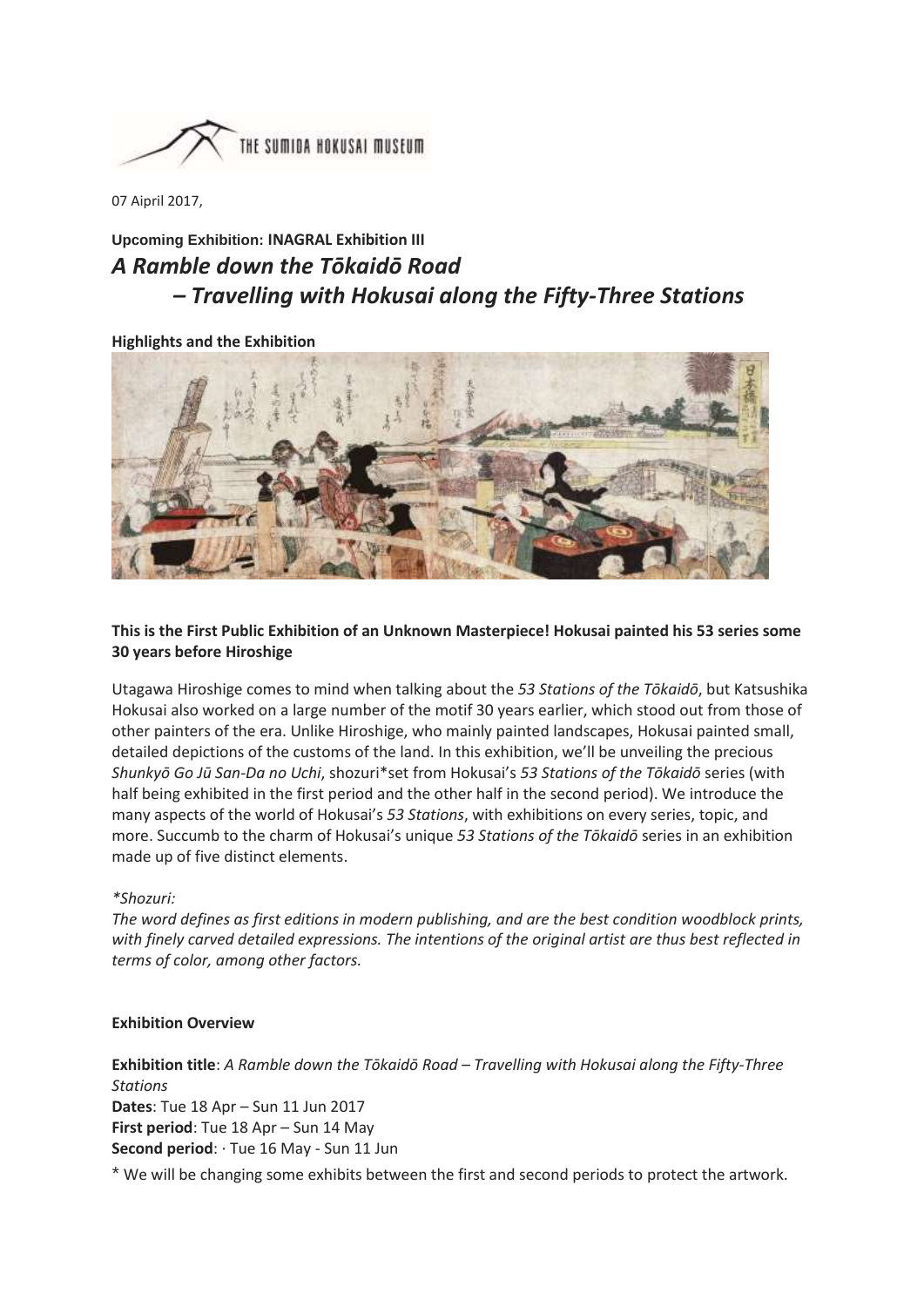**Hours:** 9:30a.m. to 5:30p.m.

**Closed**: Every Monday (or following weekday when Monday is a holiday or observed holiday)

#### **INAGRAL Exhibition III Admission Fees**

|            | Adults | High School /<br>University<br>Students | 65 and over | Junior High<br>School<br>Students | <b>Disabled</b><br>peoples |
|------------|--------|-----------------------------------------|-------------|-----------------------------------|----------------------------|
| Individual | ¥1,000 | ¥700                                    | ¥700        | ¥300                              | ¥300                       |
| Group      | ¥800   | ¥560                                    | ¥560        | ¥240                              | ¥240                       |

\*Group admission applies to 20 or more paying adults

\*Students in junior high and younger are admitted free of charge

\*Junior high, high school, and university students (including technical college, vocational school, and special training college students) will be requested to show student ID.

\*Adults 65 and over will be requested to show a document verifying age.

\*Persons with a certificate such as the following plus one accompanying person are admitted free of charge: physical disability, intellectual disability, rehabilitation, mentally handicapped health and welfare, atomic bomb victim health notebook, etc.

(Please show your certificate at time of admission.)

\*Use of these tickets is limited to the day on which the exhibition is visited, and allow only for permanent exhibitions.

**Organizers**: Sumida City |The Sumida Hokusai Museum **Official website**[: http://hokusai-museum.jp/tekuteku/](http://hokusai-museum.jp/tekuteku/)

**Contact**: The Sumida Hokusai Museum 2-7-2 Kamezawa Sumida-ku, Tokyo,  $\overline{T}$  130-0014 **Phone**: 03-5777-8600 (Hello Dial) **Email**: hm-pr@hokusai-museum.jp

# **Exhibition Structure**

# **1** *Before Setting Off*

With various Edo period ukiyo-e and literary works like Hishikawa Moronobu's *A Charted Map of the Tokaido* (National Museum of Japanese History collection), and Jippensha Ikku's *Tōkaidōchū Hizakurige* (General Library, The University of Tokyo collection), we introduce the Tōkaidō road as it was known among common folk of the day.

# **2** *Hokus*1*1ai's Masterpieces: The Tōkaidō Series*

We exhibit Hokusai's Tōkaidō series from the Sumida Hokusai Museum collection. Unavailable anywhere else, shozuri set of the Shunkyo Go Ju San-Da no Uchi is a must-see.

# **3** *Travelling the Tōkaidō with Hokusai*

Exotic food and sights, mystical places and more! Hokusai's *53 Stations of the Tōkaidō* is exhibited thematically here, without just sticking to the series and the post towns.

# **4** *Flying Around the Tōkaidō with Hokusai*

In a complete 180° turn for Hokusai, who up until now had focused on people in his Tōkaidō series, this is a surprising piece that shows the Tōkaidō road from Edo to Kyoto in one map from a bird's eye view. Take a look at these masterful bird's eye views from an age without tall buildings or planes.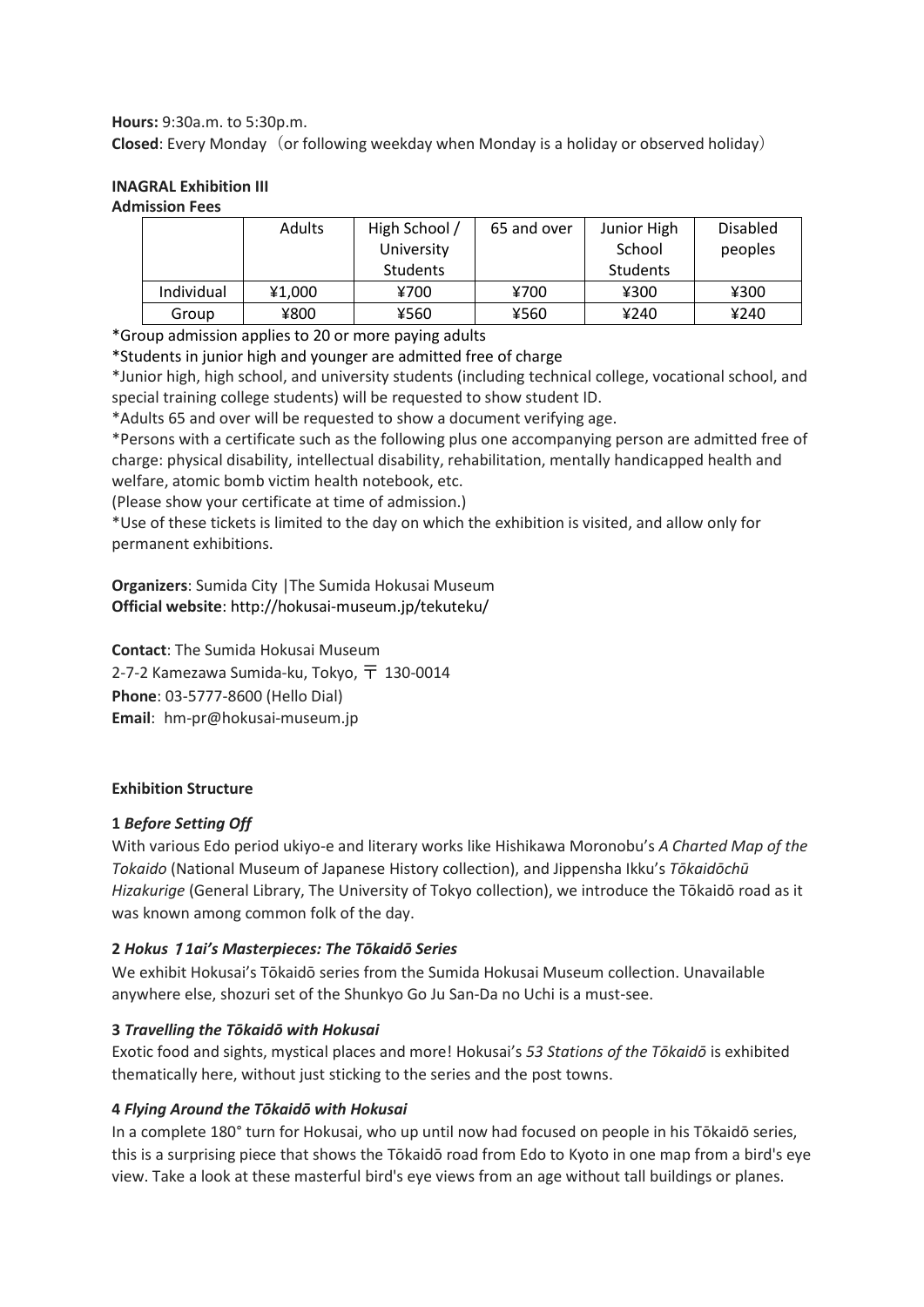# **5** *After the Tōkaidō*

Hokusai's depiction of the Tōkaidō, which was republished having changed it for years to come, beyond all recognition, shows us the longstanding popularity of Hokusai's *53 Stations of the Tōkaidō*. We'll be exhibiting pieces on the Tōkaidō created by Hokusai's disciples, as well as works that were influenced by Hokusai's paintings so that the public can appreciate the legacy of Hokusai's work.

## **Major Exhibits**



2 *A Hokusai Masterpiece: The Tōkaidō Series*, First Period Exhibit, *Shungkyō Go Jū San-Da no Uchi, Nihonbashi*



3 *Travelling the Tōkaidō with Hokusai*, Second Period Exhibit, *53 Stations Edo Journey, Fukuroi-juku*



4 *Flying Around the Tōkaidō with Hokusai*, First Period Exhibit, *Tōkaidō Points of Interest*